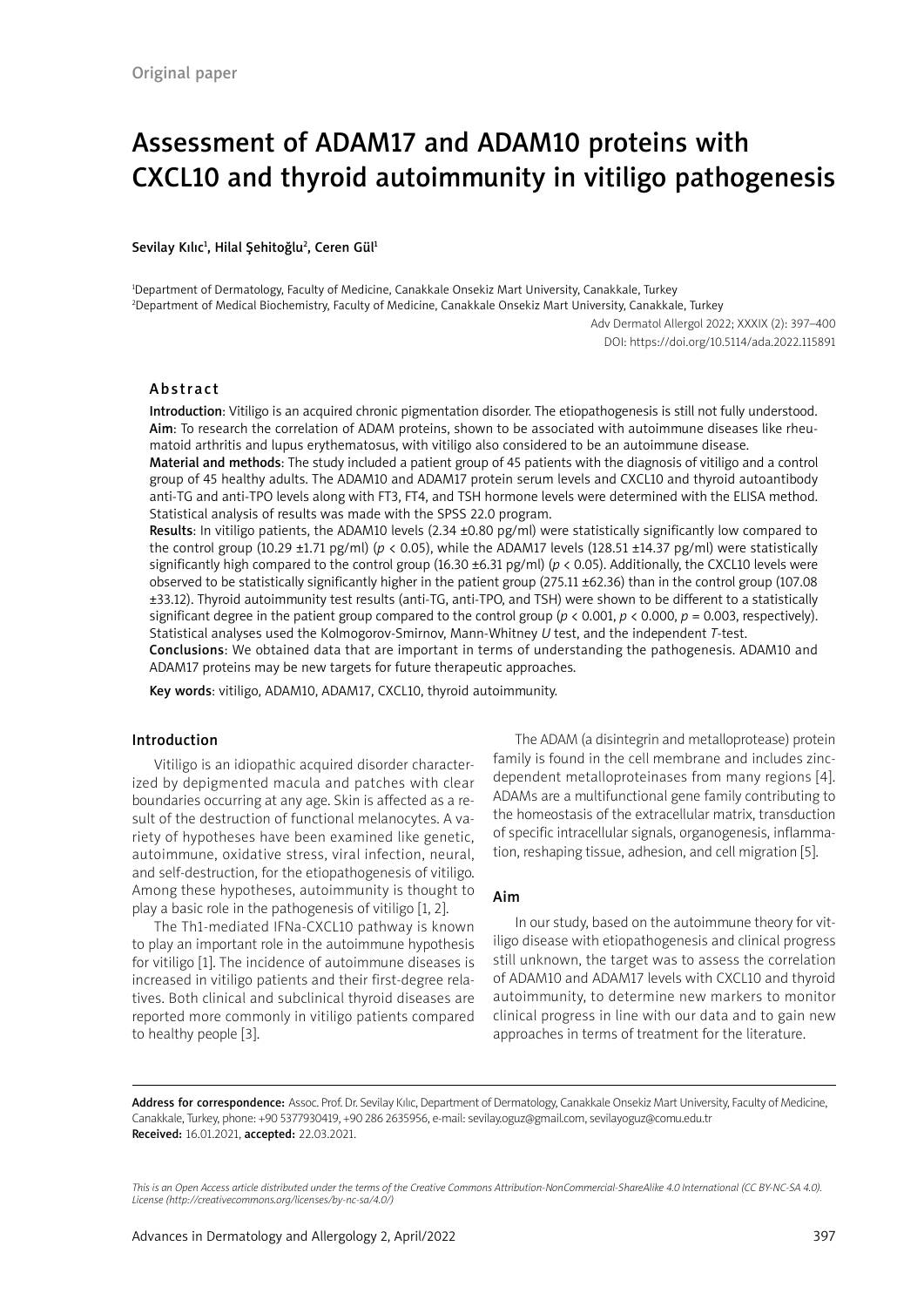#### Material and methods

Our study is a clinical experimental study and it was approved by the Clinical Research Ethics Committee of our University, dated 30.05.2018 and numbered 2018–2011. The study group comprised patients attending our clinic from June 2018 to October 2019. The study included a patient group of 45 vitiligo patients and a control group of 45 healthy adults. Inclusion criteria for the patient group were as follows: no systemic inflammatory disease and/or any systemic medication treatment, no acute or chronic infection, no history of malignancy, and age 18 years or older. The patient group comprised randomly-selected patients abiding by the criteria who accepted participation in the study. The patient group was also grouped as segmental and non-segmental vitiligo patients and according to previous treatments for vitiligo. The control group comprised people with no vitiligo lesions on dermatologic examination, with no systemic inflammatory disease and/or any systemic medication treatment, no acute or chronic infection, no history of malignancy, and aged 18 years or older. The control group comprised randomly-selected healthy adults abiding by the criteria who accepted participation in the study. Before the study, each subject was informed about the aim of the study, and written consent was obtained. After the blood samples were centrifuged, serum samples were stored in a freezer at –80°C until analysis. The ADAM10, ADAM17, CXCL10, and thyroid markers FT3, FT4, TSH, anti-TG, and anti-TPO levels were analysed with the ELISA method. After collecting the data, statistical analyses were completed and a significant assessment of the control and study groups was performed.

### Statistical analysis

In vitiligo patients, ADAM10, ADAM17, CXCL10, FT3, FT4, TSH, anti-TG, anti-TPO, and demographic data analysis results were statistically assessed. It was determined that ADAM10 and ADAM17 results did not show normal distribution. After the Kolmogorov-Smirnov test (*p* < 0.05), the Mann-Whitney *U* test was applied to determine significance between the groups. Values with *p* < 0.05 were accepted as significant. The data obtained as a result of CXCL10 analysis were determined to show normal distribution (*p* > 0.05). The *T*-test was applied to

Table 1. Variation in ADAM10, ADAM17 and CXCL-10 levels (pg/ml)

| Parameter | ADAM 10                    | ADAM 17                         | <b>CXCL 10</b>     |
|-----------|----------------------------|---------------------------------|--------------------|
| Control   | $10.29 + 1.71*$            | $16.30 + 6.31*$                 | $107.08 + 33.12*$  |
| Vitiligo  | $2.34 + 0.80$ <sup>a</sup> | $128.51 \pm 14.37$ <sup>a</sup> | $275.11 + 62.36^a$ |

*Groups marked 'a' are seen to be statistically significant when compared to groups marked '\*' (p < 0.05). Results are presented as mean ± SD.*

determine significance and it was found to be statistically significant ( $p < 0.05$ ). When thyroid autoimmunity tests are assessed, anti-TG, anti-TPO, and TSH results did not show normal distribution ( $p < 0.05$ ). The Mann-Whitney *U* test results found that the differences between the groups were statistically significant ( $p < 0.001$ ,  $p <$ 0.001,  $p = 0.003$ , respectively). For the FT3 and FT4 parameters, after the Kolmogorov-Smirnov test ( $p > 0.05$ ), the significance of difference was determined with the independent *t*-test ( $p > 0.05$ ). Values of  $p < 0.05$  were accepted as significant. Results are given as mean ± standard deviation.

#### Results

ADAM10 levels were lower in vitiligo patients (2.34  $\pm 0.80$  pg/ml) compared to the control group (10.29  $\pm 1.71$ ) pg/ml) (*p* < 0.05), while ADAM17 levels were high in vitiligo patients (128.51 ±14.37 pg/ml) compared to the control group (16.30  $\pm$ 6.31 pg/ml) ( $p < 0.05$ ). Additionally, when CXCL10 levels are investigated, the difference between the control group (107.08  $\pm$ 33.12) and the patient group (275.11 ±62.36) was observed to be statistically significant (Table 1).

Variation in thyroid autoantibodies was observed in 66% of vitiligo patients. As a result, considering the variation in autoimmunity and thyroid markers in vitiligo patients with a tendency toward hypo/hyperthyroidism, it is possible to say the process may be associated with inflammatory parameters as a result of ADAM10, ADAM17, and CXCL10 levels (Table 2).

The study included 90 people with 45 patients and 45 controls. The mean age in the patient group was 40.75 ±17.0 years, with a median of 47.0 years (min.: 18.0, max.: 85.0). In the control group, the mean age was 39.1 ±13.6 years, with a median of 35.0 years (min.: 19.0, max.: 82.0). There was no statistically significant difference identified between the mean ages in the patient and control groups ( $p = 0.004$ ). Sociodemographic data of vitiligo patients and control groups were analysed. Evaluations were analysed using the  $\chi^2$  test. It was observed that 28 of 45 vitiligo patients were female and 17 were male. The control group consists of 24 female and 21 male patients. Two-thirds of vitiligo patients do not have a family history, although it was observed in 13 patients ( $p = 0.0001$ ). The mean age of onset for vitiligo in the patient group was  $31.20 \pm 14.73$  years and the mean vitiligo disease duration was 9.8 ±12.97 years. Vitiligo was observed non-segmentally in the patient group, localized in 23 patients, acrofacial in 10, and generalized in 12 patients ( $p = 0.0001$ ). When patients who received treatment before were compared with patients who did not receive treatment, it was observed that 25 of 45 patients received treatment ( $p = 0.011$ ), while 42 of 45 patients were currently treated  $(p = 0.0001)$ .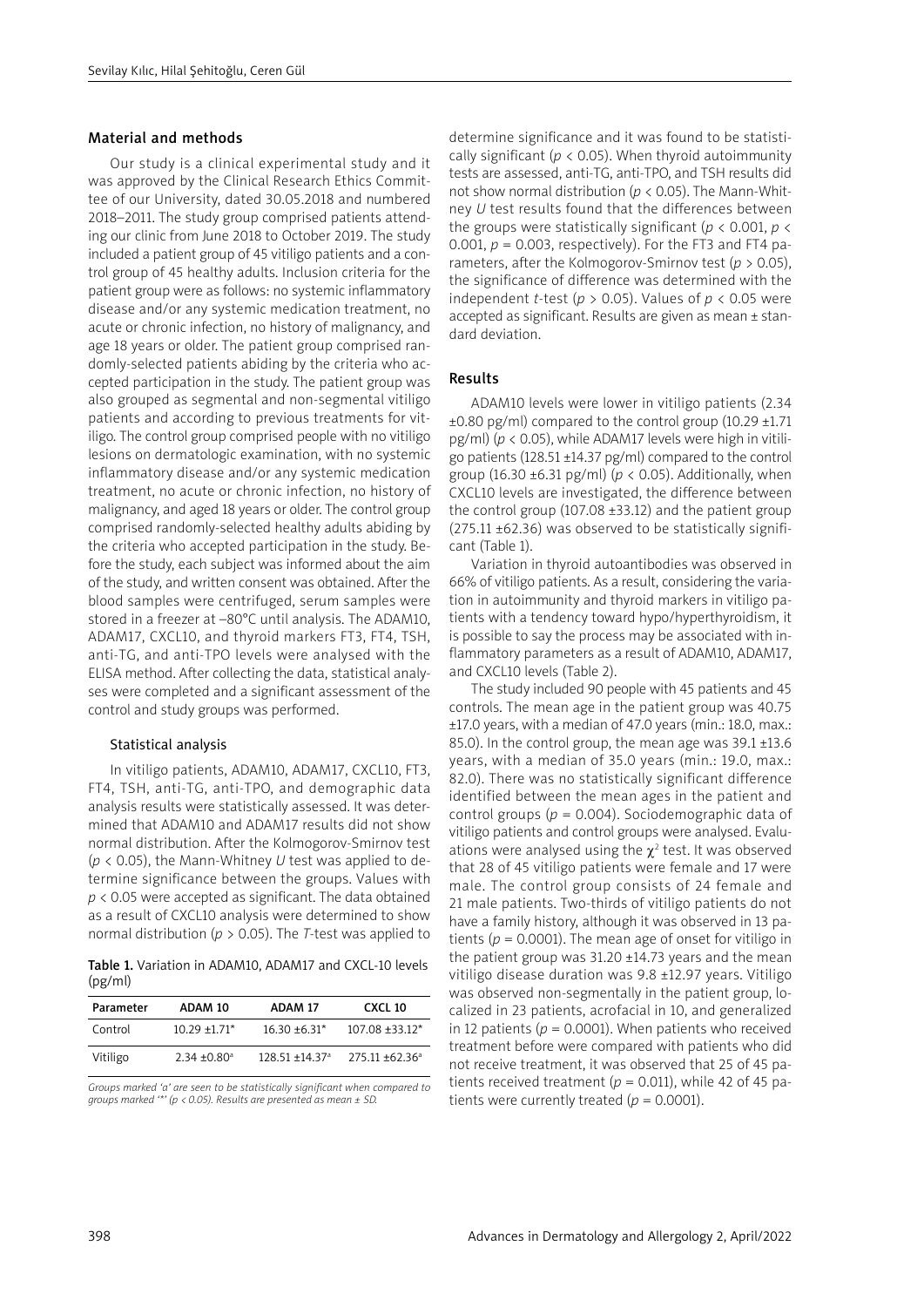| Parameter | Anti-TG                        | Anti-TPO                | FT3                             | FT4                  | TSH                  |
|-----------|--------------------------------|-------------------------|---------------------------------|----------------------|----------------------|
|           |                                |                         |                                 |                      |                      |
| Control   | $M: 1.92 + 0.64*$              | $M: 12.86 + 6.47*$      | $M: 3.14 \pm 0.38^*$            | $M: 1.21 \pm 0.19*$  | $M: 1.42 \pm 0.53^*$ |
|           | $m: 0.00 (0-12)$               | m: 10.66 (5-35.29)      | m: 3.07 (2.56-4.04)             | m: 1.21 (0.80–1.78)  | m: 1.40 (0.51-2.48)  |
| Vitiligo  | M: 152.36 +103.38 <sup>b</sup> | M: $86.56 + 116.54^b$   | M: 3.15 $\pm$ 0.44 <sup>b</sup> | $M: 1.21 \pm 0.14^b$ | $M: 2.07 \pm 1.11^b$ |
|           | m: 215.13 (10-461)             | m: 59.80 (10.37-511.60) | m: 3.12 (2.30–4.43)             | m: 1.20 (0.94-1.58)  | m: 1.95 (1.00–6.07)  |

Table 2. Thyroid hormone and autoimmunity parameters in vitiligo patients

*M: mean ± SD; m: median (min.–max.) values. Groups marked "b" are seen to be statistically significant when compared to groups marked "\*" (p < 0.05).*

# Discussion

Vitiligo is an idiopathic acquired disease characterized by depigmented macules and patches with clear boundaries occurring at any age. Studies to explain the pathogenesis of vitiligo have gained speed in recent periods.

The ADAM (a disintegrin and metalloprotease) protein family is found in cell membranes of all tissues and are zinc-dependent metalloproteinases belonging to many regions [4]. ADAMs have a duty in the destruction of proteins linked to the cell membrane and play an important role in growth factor receptor transactivation [6]. ADAMs are a multifunctional gene family contributing to extracellular matrix homeostasis, specific intracellular signal transduction, organogenesis, inflammation, reshaping of tissue, adhesion, and cell migration [5].

Of proteins in the ADAM family, ADAM10 and ADAM17 have the highest similarity in the proteolytic area and this mostly results in degradation functions of overlapping substrates. ADAM10 was shown to play a role in many paracrine signal mechanisms and is responsible for the degradation of many substrates including Notch receptors, cadherins, delta-like 1, IL-6R, CXCL16, and CD23 [7]. Among these substrates, cytokines and chemoattractants (VE-cadherin, TNF-α, IL6R, CXCL16, CX3CL1) play important roles in the immune system. As a result, ADAM10 is necessary for a healthy immune system; however, it represents a potential therapeutic target as it modulates immune disorders. Keratinocyte proliferation is regulated by epithermal growth factor- (EGF), Wnt- and Notch-signals [8–10]. Interestingly, the ADAM10-dependent Notch signal acts as a negative regulator of the proliferative activity in keratinocytes. In a mouse model deficient in ADAM10, keratinocytes resembled hyperproliferative lesions observed under conditions of Notch deficiency [11, 12]. Further, growth factors like amphiregulin, HB-EGF, and TGF- $\beta$  are taken again by ADAM10 and increased in psoriasis [13, 14]. ADAM10 lowers the cell surface level of the Axl receptor, an important immune regulator and receptor tyrosine kinase. Axl is expressed at high rates in macrophages and binding of the ligand mediates antiinflammatory signals through suppression of the Gas6, NF-κB pathway [15]. Additionally, in systemic lupus erythematosus (SLE) disease, there is a change in ADAM10 levels. In our study of the autoimmune inflammatory disease of vitiligo, ADAM10 levels appeared to be reduced. In this context, our results correlate with the literature.

ADAM17 known as tumour necrosis factor transforming enzyme (TACE) is a protease expressed in many areas participating in the shedding of a variety of transmembrane proteins like growth factor ligands, cytokines, and receptors to the external environment [6]. Studies have shown that ADAM17 has a role in shedding substrates like TNF receptor I and II, L-selectin, TGF- $\alpha$ , IL1 receptor, apart from TNF- $\alpha$  [16]. Psoriatic plaques are characterized by high TGF- $\alpha$  levels [13] and psoriatic arthritis synovial fluid was shown to have elevated levels of the cytokine receptors soluble TNF receptor I and II [17]. A study by Conway *et al.* [18] compared TACE and the matrix metalloproteinase inhibitor dual inhibitor GW3333 with anti-TNF agents in an arthritis model in mice and show that it reducesTNF- $\alpha$  production while it was as effective as anti-TNF agents. In conclusion, they proposed that TACE regulation may be a beneficial therapeutic agent for the treatment of inflammatory disease by controlling a variety of growth factors and cytokine shedding. On the other hand, it is known that a range of 'immune moderated inflammatory diseases' (IMID) where TNF- $\alpha$ plays a key role like psoriasis, rheumatoid arthritis, multiple sclerosis, and Crohn disease share clear common pathogenetic mechanisms. In a study of a mouse model by Sato *et al.* [19], TACE was shown to play a role in psoriasis pathogenesis by causing the release of TNF- $\alpha$ and EGFR ligands. The same study observed that TACE inhibition cancelled keratinocyte proliferation linked to EGFR ligand and *in vitro* VEGF production. Based on this, it was considered that ADAM17 may play a role in vitiligo pathogenesis.

In our study, ADAM17 levels were determined to be increased to a significant degree compared to the control group. As vitiligo is an inflammatory autoimmune disease, it was observed that correlated results were obtained in similar types in the literature. With the observation of variation linked to ADAM10 levels, a severe increase was observed in CXCL10 levels. A correlation was observed between this chemokine level included in the inflammatory process with ADAM10.

Melanocyte destruction in vitiligo is known to form as a result of variations in humoral and cellular changes. The Th1-mediated IFN- $\alpha$ -CXCL10 path plays a central role in directing autoimmunity in vitiligo. Studies have stated that CXCL10 may be a clinical marker showing vitiligo